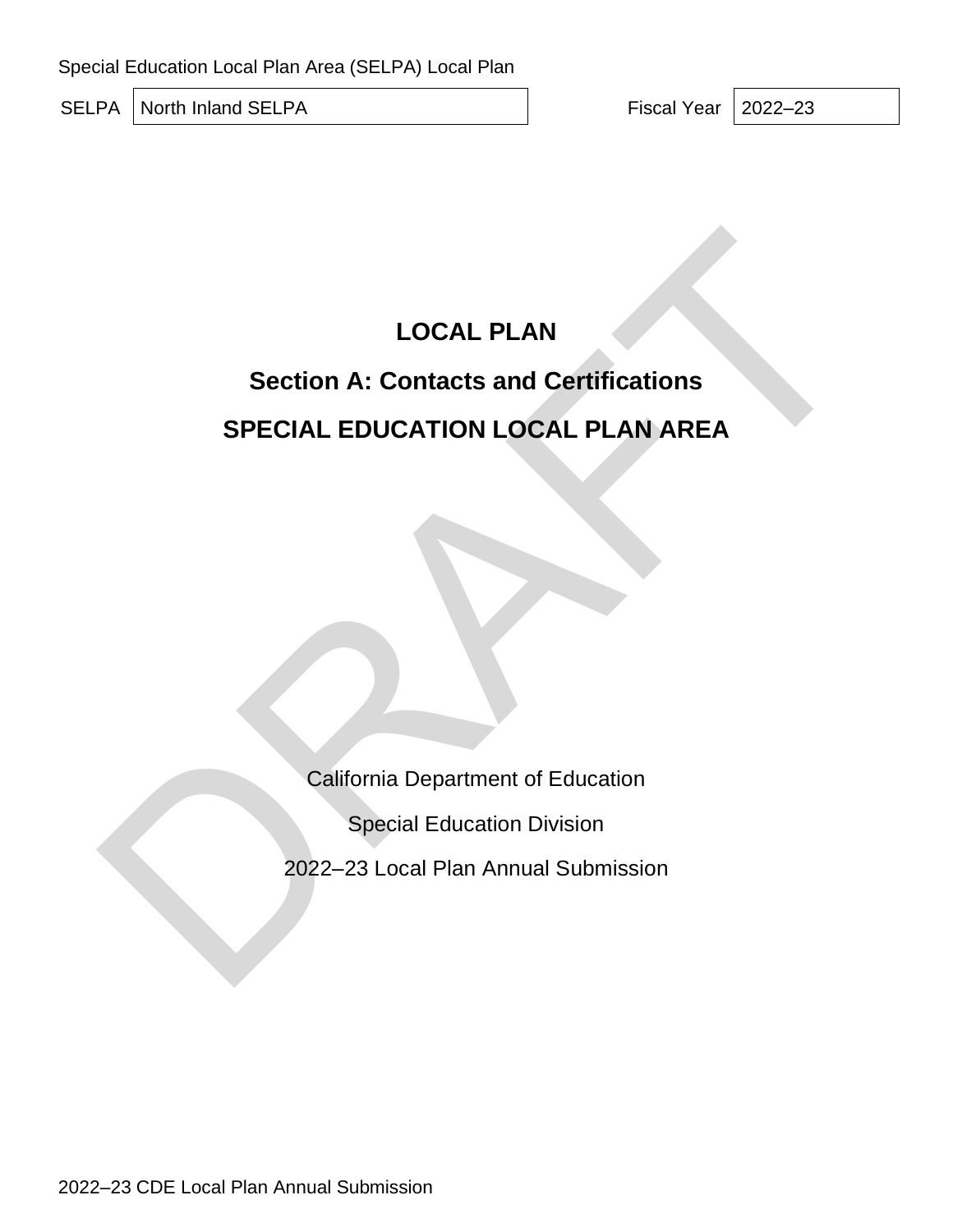SELPA | North Inland SELPA **Fiscal Year | 2022–23** 

## **Contact Information and Certification Requirements**

- A1. Check the box or boxes that best represents the SELPA's Local Plan submission to the California Department of Education (CDE):
	- *NEW* SELPA (for proposed multiple Local Educational Agency (LEA) SELPA, or COE joined SELPA only)
	- Local Plan Section B: Governance and Administration
	- ■Local Plan Section D: Annual Budget Plan
	- ■Local Plan Section E: Annual Service Plan
	- L Local Educational Agency Membership Changes

#### A2. SELPA Identification

| California Department of Education (CDE).                                  |                                                                                                                                                                                                                                                                                                                                                                          |  |             |           |  |  |
|----------------------------------------------------------------------------|--------------------------------------------------------------------------------------------------------------------------------------------------------------------------------------------------------------------------------------------------------------------------------------------------------------------------------------------------------------------------|--|-------------|-----------|--|--|
| SELPA only)                                                                | NEW SELPA (for proposed multiple Local Educational Agency (LEA) SELPA, or COE joined                                                                                                                                                                                                                                                                                     |  |             |           |  |  |
|                                                                            | Local Plan Section B: Governance and Administration                                                                                                                                                                                                                                                                                                                      |  |             |           |  |  |
| Local Plan Section D: Annual Budget Plan                                   |                                                                                                                                                                                                                                                                                                                                                                          |  |             |           |  |  |
| Local Plan Section E: Annual Service Plan                                  |                                                                                                                                                                                                                                                                                                                                                                          |  |             |           |  |  |
|                                                                            | Local Educational Agency Membership Changes                                                                                                                                                                                                                                                                                                                              |  |             |           |  |  |
| A2. SELPA Identification                                                   |                                                                                                                                                                                                                                                                                                                                                                          |  |             |           |  |  |
| <b>SELPA</b><br>3703                                                       | Enter the 4-digit SELPA code issued by the CDE. SELPA codes can be found on the CDE<br>website located at http://www.cde.ca.gov/sp/se/as/caselpas.asp.                                                                                                                                                                                                                   |  |             |           |  |  |
| A3. SELPA Administrator Contact Information                                |                                                                                                                                                                                                                                                                                                                                                                          |  |             |           |  |  |
|                                                                            | Enter address information for the SELPA. Include current SELPA administrator contact<br>information. NOTE: SELPA administrator position changes do not require amendments to the<br>Local Plan. However, in such cases the new SELPA administrator assumes the responsibility for<br>the contents and implementation of the last approved Local Plan filed with the CDE. |  |             |           |  |  |
| <b>SELPA Name</b>                                                          | <b>North Inland SELPA</b>                                                                                                                                                                                                                                                                                                                                                |  |             |           |  |  |
| <b>Street Address</b>                                                      | 1710 Montecito Road                                                                                                                                                                                                                                                                                                                                                      |  | Zip Code    | 92065     |  |  |
| City                                                                       | Ramona                                                                                                                                                                                                                                                                                                                                                                   |  | County      | San Diego |  |  |
| <b>Mailing Address</b>                                                     | 1710 Montecito Road                                                                                                                                                                                                                                                                                                                                                      |  |             |           |  |  |
| City                                                                       | Ramona                                                                                                                                                                                                                                                                                                                                                                   |  | Zip Code    | 92065     |  |  |
| <b>Administrator First Name</b><br><b>Administrator Last Name</b><br>Jaime |                                                                                                                                                                                                                                                                                                                                                                          |  | Tate-Symons |           |  |  |
| <b>Administrator Title</b>                                                 | <b>Executive Director</b>                                                                                                                                                                                                                                                                                                                                                |  |             |           |  |  |
| <b>Administrator's Email</b>                                               | jtate@sdcoe.net                                                                                                                                                                                                                                                                                                                                                          |  |             |           |  |  |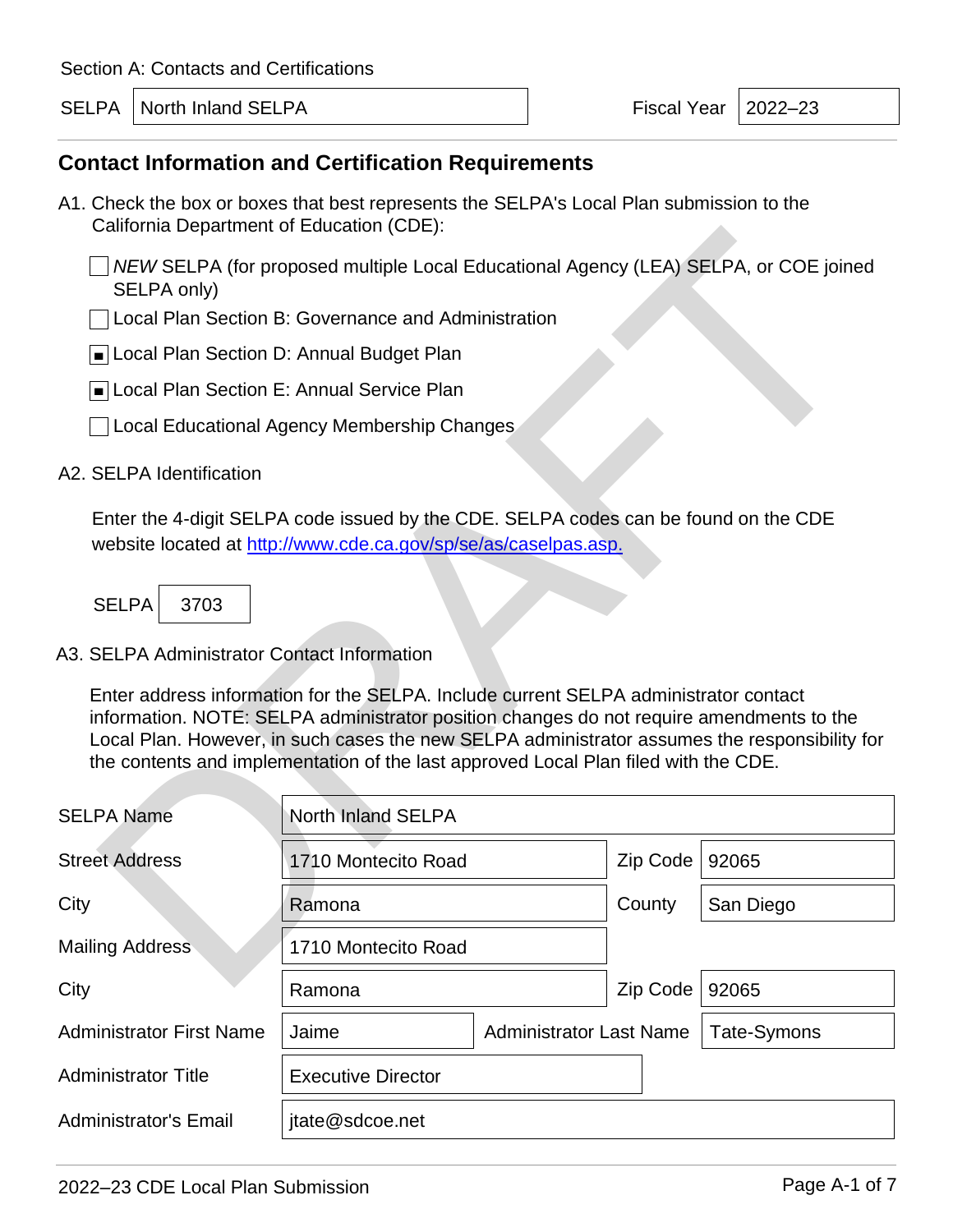| <b>SELPA</b>   North Inland SELPA | Fiscal Year | $ 2022 - 23$ |  |
|-----------------------------------|-------------|--------------|--|
|                                   |             |              |  |

| Telephone | $(760)$ 307-1658 | Extension |  |
|-----------|------------------|-----------|--|
|-----------|------------------|-----------|--|

A4. Administrative Entity (Responsible Local Agency or Person (as applicable) Contact Information

| Enter information for the current administrative entity. This is the responsible local agency or, an<br>administrative unit for a multiple LEA SELPA or COE joined SELPA; or an identified responsible<br>person for a single LEA SELPA. In either case, the administrative entity identified is responsible for<br>the implementation and/or fiscal administration of the Local Plan.                                                             |                                      |                  |          |           |
|----------------------------------------------------------------------------------------------------------------------------------------------------------------------------------------------------------------------------------------------------------------------------------------------------------------------------------------------------------------------------------------------------------------------------------------------------|--------------------------------------|------------------|----------|-----------|
| <b>Administrative Entity Name</b>                                                                                                                                                                                                                                                                                                                                                                                                                  | San Diego County Office of Education |                  |          |           |
| <b>Street Address</b>                                                                                                                                                                                                                                                                                                                                                                                                                              | 6401 Linda Vista Road                |                  | Zip Code | 92111     |
| City                                                                                                                                                                                                                                                                                                                                                                                                                                               | San Diego                            |                  | County   | San Diego |
| <b>Contact First Name</b>                                                                                                                                                                                                                                                                                                                                                                                                                          | Dr. Paul                             | <b>Last Name</b> | Gothold  |           |
| <b>Contact Title</b>                                                                                                                                                                                                                                                                                                                                                                                                                               | Superintendent                       |                  |          |           |
| Email                                                                                                                                                                                                                                                                                                                                                                                                                                              | paul.gothold@sdcoe.net               |                  |          |           |
| Telephone                                                                                                                                                                                                                                                                                                                                                                                                                                          | (858) 295-6641                       | Extension        |          |           |
| <b>Special Education Local Plan Area Review Requirements</b>                                                                                                                                                                                                                                                                                                                                                                                       |                                      |                  |          |           |
| <b>Community Advisory Committee</b>                                                                                                                                                                                                                                                                                                                                                                                                                |                                      |                  |          |           |
| A5. Pursuant to California Education Code (EC) sections 56194(a) and (b); and 56205(a)(12)(E) and<br>(b)(7), the SELPA must involve the Community Advisory Committee (CAC) at regular intervals<br>during the development and review of each Local Plan section. The SELPA collaborated with the<br>CAC throughout the development, amendment, and review of all Local Plan sections included<br>with this submission?<br>$\blacksquare$ Yes<br>No |                                      |                  |          |           |
| A6. Pursuant to EC Section 56207(b)(7), the Local Plan section(s): Section B: Governance and                                                                                                                                                                                                                                                                                                                                                       |                                      |                  |          |           |

#### **Special Education Local Plan Area Review Requirements**

A6. Pursuant to *EC* Section 56207(b)(7), the Local Plan section(s): Section B: Governance and Administration, Section D: Annual Budget Plan, and Section E: Annual Service Plan must be provided to the CAC for final review 30 days prior to the plan being submitted the CDE.

The Local Plan was submitted to the CAC on:  $\mid$  May 2, 2022

County Office of Education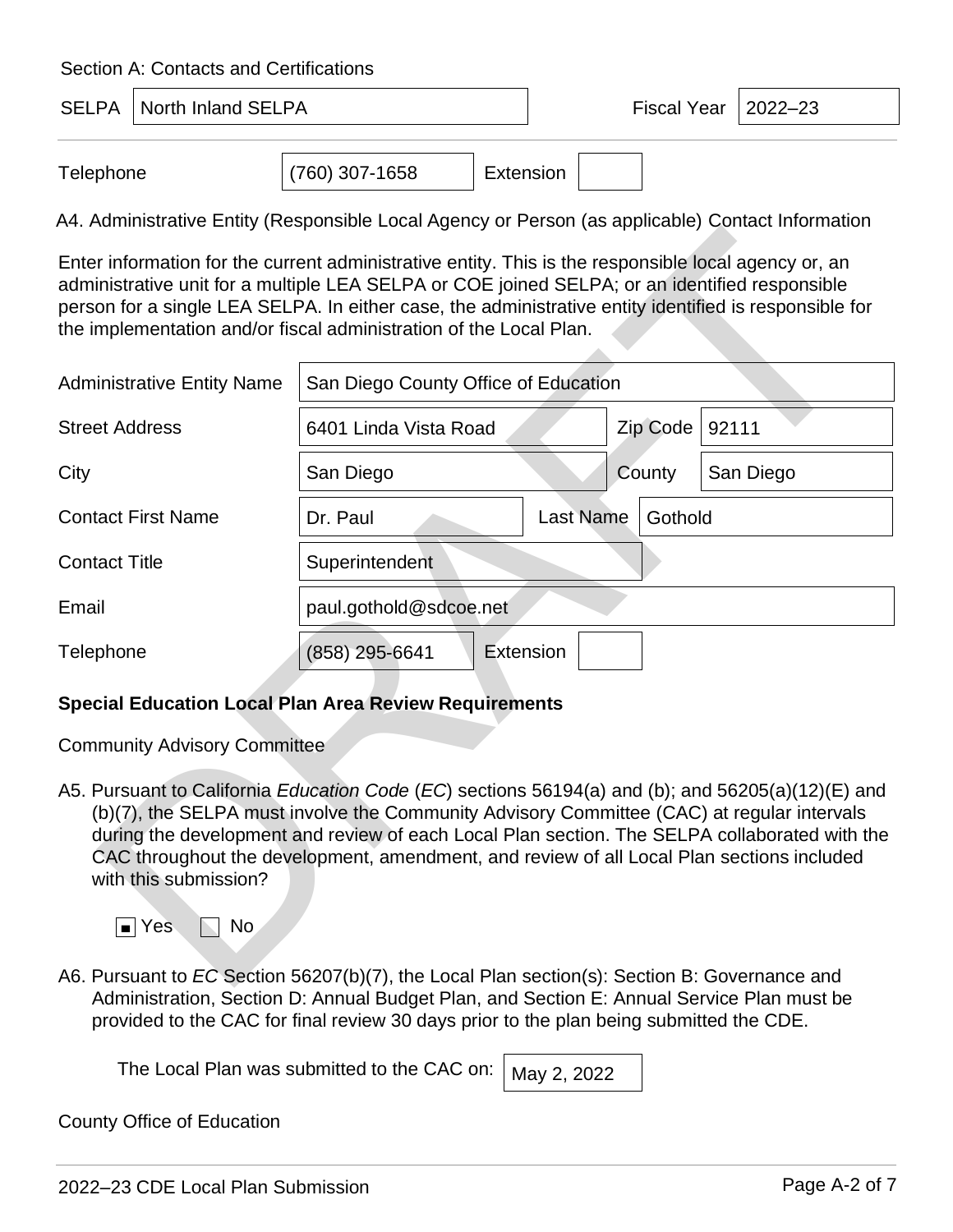SELPA | North Inland SELPA **Fiscal Year | 2022–23** 

A7. Pursuant to *EC* sections 56140, 56195.1(c), and 56205, within 45 days, the COE, or COEs (as applicable) must approve or disapprove any proposed Local Plan, including any amendment submitted by a SELPA within the county or counties. Enter the COE or COEs responsible for, coordinating special education services within a county, reviewing, and approving the Local Plan.

Select the "Add COE" button to add additional COEs as needed. Users my select the "checkbox" next to the COE entry and the "Delete COE" to remove entries as necessary.

■ COE responsible for approving the Local Plan

San Diego County Office of Education

Local Plan section(s) was/were provided to the COE(s) listed for approval on

May 13, 2022



#### **Public Hearing Requirements**

Local Plan Section D: Annual Budget Plan and Section E: Annual Service Plans

Public Hearing notices must be posted at each school site informing the public of the SELPA Public Hearing for the adoption of Local Plan Section D: Annual Budget Plan, and/or Local Plan Section E: Annual Service Plan at least 15 days before the hearing. Evidence of the posting should be maintained and made available to the CDE upon request. coordinating special education services within a county, reviewing, and approving the Local Plant the "Add COE" button to add additional COEs as needed. Users my select the "checkt<br>
Delay the "Delete COE" to renove entries

A8. Local Plan Section D: Annual Budget Plan Public Hearing

| Most Recent School Site Posting Date   April 11, 2022 |              |
|-------------------------------------------------------|--------------|
| <b>SELPA Public Hearing Date</b>                      | May 12, 2022 |

A9. Local Plan Section E: Annual Service Plan Public Hearing

Most Recent School Site Posting Date

| April 11, 2022 |
|----------------|
| May 12, 2022   |

SELPA Public Hearing Date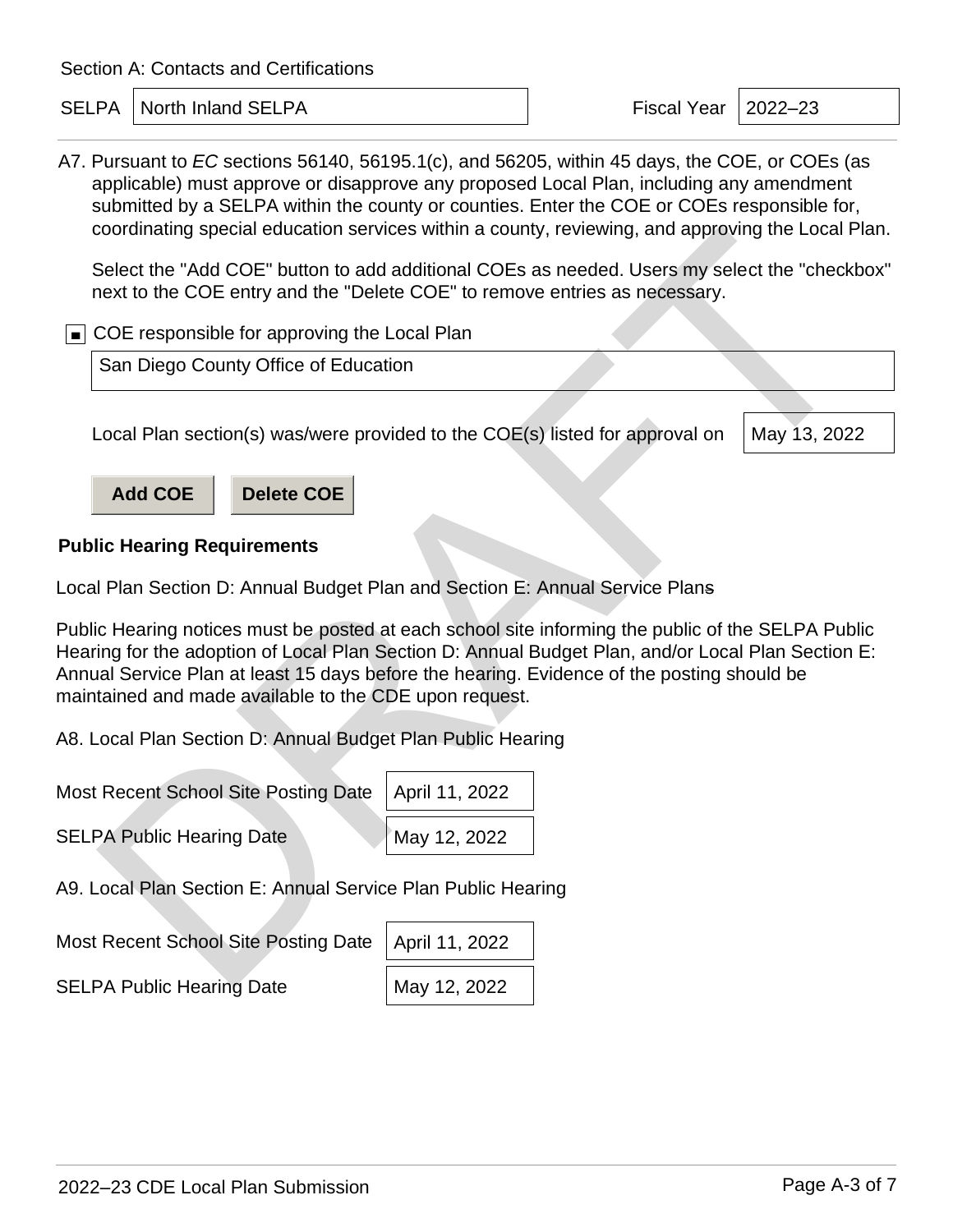Fiscal Year  $\vert$  2022–23

#### **Submitting the Local Plan to the California Department of Education**

STEP 1: Contacts and Certifications

Section A is required when submitting any and all Local Plan sections to the CDE for approval. Certifications and applicable attachments associated with the type of submission identified in item A1 above must be included with each submission.

STEP 2: SELPA Governance Structure

- A10. For the purposes of special education, the governing board of a district/charter LEA must elect to participate in a SELPA. The SELPA's governance structure is defined by this election. The SELPA meets requirements and has elected the following governance structure for the Local Plan. Select one of the following three choices:
	- $\Box$  Single LEA SELPA: This selection includes only one district LEA (this selection does not include a COE); or
	- Multiple LEA SELPA: This selection includes one district or charter LEA together with one or more additional district or charter LEA(s), or a combination thereof (this selection does not include a COE); or
	- $\Box$  COE Joined SELPA: A district (or charter) LEA(s) joined with a COE(s) to form a SELPA (this selection includes one or more district or charter LEA(s) *AND* one or more COEs).

STEP 3: Prior Submissions

| ove must be included with each submission.                               | ction A is required when submitting any and all Local Plan sections to the CDE for approval.<br>rtifications and applicable attachments associated with the type of submission identified in item                                                                                            |
|--------------------------------------------------------------------------|----------------------------------------------------------------------------------------------------------------------------------------------------------------------------------------------------------------------------------------------------------------------------------------------|
| EP 2: SELPA Governance Structure                                         |                                                                                                                                                                                                                                                                                              |
| Plan. Select one of the following three choices:                         | 0. For the purposes of special education, the governing board of a district/charter LEA must ele<br>to participate in a SELPA. The SELPA's governance structure is defined by this election. The<br>SELPA meets requirements and has elected the following governance structure for the Loca |
| does not include a COE); or                                              | Single LEA SELPA: This selection includes only one district LEA (this selection                                                                                                                                                                                                              |
| $\vert$ $\vert$<br>selection does not include a COE); or                 | Multiple LEA SELPA: This selection includes one district or charter LEA together w<br>one or more additional district or charter LEA(s), or a combination thereof (this                                                                                                                      |
| COEs).                                                                   | COE Joined SELPA: A district (or charter) LEA(s) joined with a COE(s) to form a<br>SELPA (this selection includes one or more district or charter LEA(s) AND one or n                                                                                                                        |
| <b>EP 3: Prior Submissions</b>                                           |                                                                                                                                                                                                                                                                                              |
| 1. Enter the fiscal year of the previously submitted Local Plan section: |                                                                                                                                                                                                                                                                                              |
| Section B: Governance and Administration                                 | 2021-22                                                                                                                                                                                                                                                                                      |
| Section D: Annual Budget Plan                                            | 2021-22                                                                                                                                                                                                                                                                                      |
| Section E: Annual Service Plan                                           | 2021-22                                                                                                                                                                                                                                                                                      |
| <b>EP 4: Local Plan Collaboration</b>                                    |                                                                                                                                                                                                                                                                                              |
|                                                                          | 2. Many representatives of the community are involved in the development of all sections of a                                                                                                                                                                                                |

STEP 4: Local Plan Collaboration

A12. Many representatives of the community are involved in the development of all sections of a Local Plan. In this table, report the participation of key stakeholders required to participate in regular meetings by *EC* sections 56001(f) and 56192 including administrators, general education teachers, special education teachers, members of the CAC, parents selected by the CAC, or other persons concerned with individuals with exceptional needs. Include the agency, first and last name, the title of each participant who was involved in the collaboration in the development of the Local Plan sections, and the section worked on. Select the "Add" button to insert a new row and the "-" button to delete the corresponding row.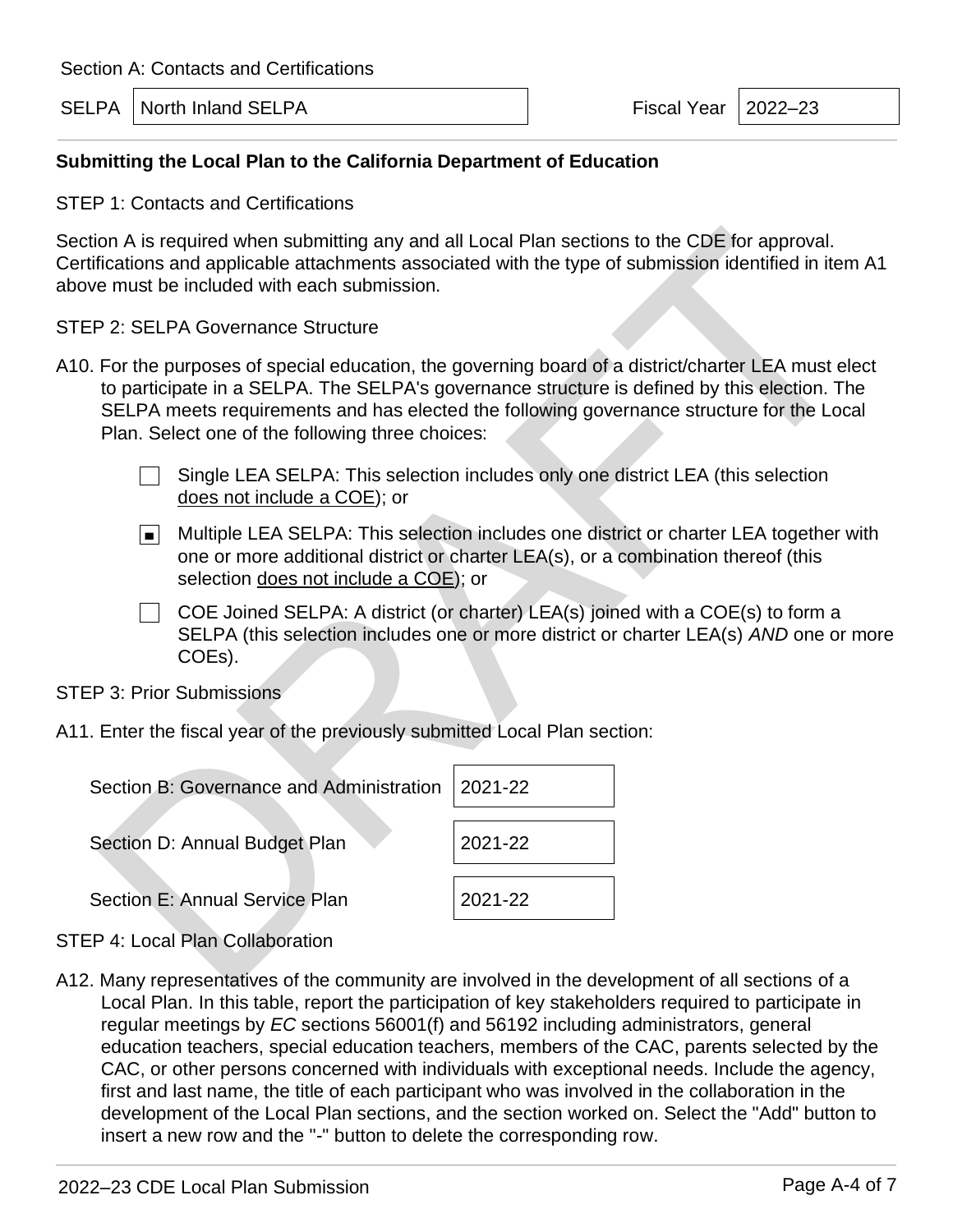SELPA North Inland SELPA **Fiscal Year 2022–23** 

| Add    | <b>Agency</b>                     | <b>First and Last Name</b> | <b>Title</b>            | <b>Section</b>   |
|--------|-----------------------------------|----------------------------|-------------------------|------------------|
|        | North Inland SELPA                | Jaime Tate-Symons          | Administrator-Spec. Ed. | All              |
| $\Box$ | North Inland SELPA                | <b>Audrey Weed</b>         | Administrator-Spec. Ed. | Multiple         |
| ▭      | North Inland SELPA                | Kris Knudsen               | Other                   | All              |
| $\Box$ | North Inland SELPA                | <b>Kristy Carrillo</b>     | Other                   | <b>Section E</b> |
| $\Box$ | Borrego USD                       | <b>Mark Stevens</b>        | Other                   | <b>Multiple</b>  |
| □      | <b>Escondido Union SD</b>         | Meggan Lokken              | Administrator-Spec. Ed. | Multiple         |
| □      | <b>Escondido Union SD</b>         | Fawn Myers                 | Other                   | Section E        |
| ▭      | <b>Escondido Union High SD</b>    | Carlos Saucedo             | Administrator-Spec. Ed. | Multiple         |
| $\Box$ | Julian Union SD                   | <b>Scot Copeland</b>       | Administrator-Gen. Ed.  | Multiple         |
| ▭      | Julian Union High SD              | <b>Patrick Hefflin</b>     | Other                   | Multiple         |
| □      | Ramona USD                        | Eileen Highley             | Administrator-Spec. Ed. | Multiple         |
| □      | San Pasqual USD                   | <b>Mark Burroughs</b>      | Other                   | Multiple         |
| ▭      | San Pasqual USD                   | Shannon Hernandez          | Administrator-Spec. Ed. | <b>Section E</b> |
| $\Box$ | <b>Spencer Valley USD</b>         | Kathleen McKenzie          | Other                   | <b>Section E</b> |
| $\Box$ | Spencer Valley USD                | Pamela Villalobos          | Teacher-Spec. Ed.       | Section E        |
|        | <b>CAVA</b>                       | Kristine Gornto            | Administrator-Spec. Ed. | Section E        |
|        | Valley Center-Pauma<br><b>USD</b> | Doyan Howard               | Administrator-Spec. Ed. | Multiple         |
| $\Box$ | Valley Center-Pauma<br><b>USD</b> | Stephanie Jones            | Other                   | Section E        |
| ▭      | Valley Center-Pauma<br><b>USD</b> | Claudia Macias             | Other                   | Section E        |
| $\Box$ | <b>Warner USD</b>                 | David MacLeod              | Other                   | Multiple         |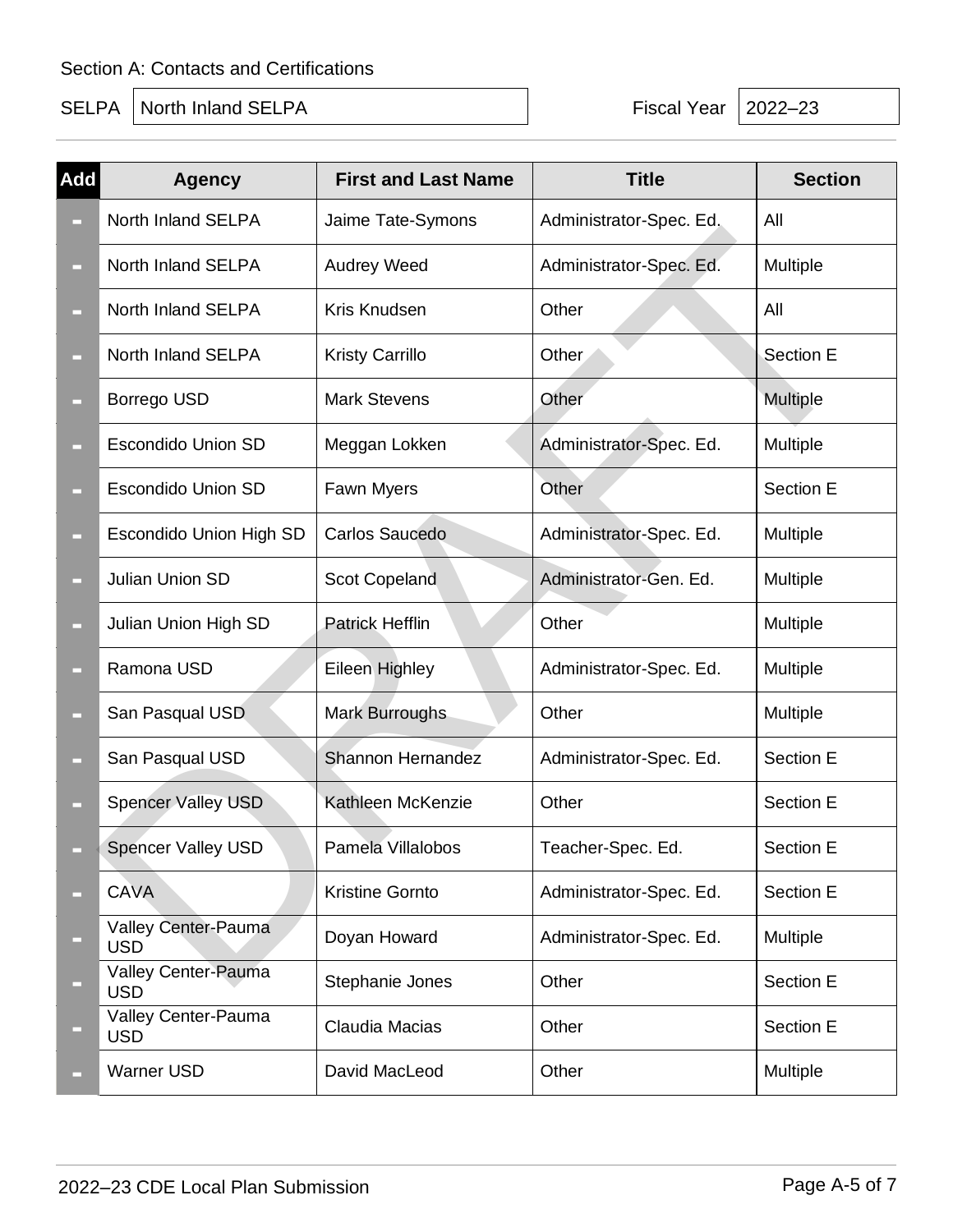SELPA North Inland SELPA **Fiscal Year 12022–23** 

| Add                                                                                                                                                                                                                                                                                                                                                  | <b>Agency</b>                                                                                                                                                                                                                                                                                                                                                                    | <b>First and Last Name</b>   | <b>Title</b>      | <b>Section</b>  |  |  |
|------------------------------------------------------------------------------------------------------------------------------------------------------------------------------------------------------------------------------------------------------------------------------------------------------------------------------------------------------|----------------------------------------------------------------------------------------------------------------------------------------------------------------------------------------------------------------------------------------------------------------------------------------------------------------------------------------------------------------------------------|------------------------------|-------------------|-----------------|--|--|
| ▭                                                                                                                                                                                                                                                                                                                                                    | <b>Warner USD</b>                                                                                                                                                                                                                                                                                                                                                                | Taylor NaraBemi              | Teacher-Spec. Ed. | Section E       |  |  |
| ▭                                                                                                                                                                                                                                                                                                                                                    | San Pasqual USD                                                                                                                                                                                                                                                                                                                                                                  | Rhonda Brown                 | Other             | Multiple        |  |  |
| $\Box$                                                                                                                                                                                                                                                                                                                                               | <b>Escondido Union High</b>                                                                                                                                                                                                                                                                                                                                                      | Gerardo & Mercedes<br>Orozco | Parent            | Multiple        |  |  |
| ▭                                                                                                                                                                                                                                                                                                                                                    | <b>Escondido Union</b>                                                                                                                                                                                                                                                                                                                                                           | Dena Moore                   | CAC               | Multiple        |  |  |
| ▭                                                                                                                                                                                                                                                                                                                                                    | <b>Escondido Union High</b>                                                                                                                                                                                                                                                                                                                                                      | <b>Enrique Cardon</b>        | CAC               | <b>Multiple</b> |  |  |
| $\Box$                                                                                                                                                                                                                                                                                                                                               | <b>Escondido Union</b>                                                                                                                                                                                                                                                                                                                                                           | <b>Staci Gates</b>           | CAC               | Multiple        |  |  |
|                                                                                                                                                                                                                                                                                                                                                      | <b>Escondido Union</b>                                                                                                                                                                                                                                                                                                                                                           | Angela Zuffinetti            | Parent            | Multiple        |  |  |
|                                                                                                                                                                                                                                                                                                                                                      | A13. Select the check box below to indicate which of the five certifications are being submitted.<br>Include the total number of each type of certification being submitted.<br>Certification 1: SELPA Local Plan Section B: Governance and Administration<br>Certification 2: SELPA Local Plan Section D: Annual Budget Plan and Section E: Annual<br>п.<br><b>Service Plan</b> |                              |                   |                 |  |  |
| Certification 3: COE (Required for all SELPA Local Plan Sections B, D, and E)<br>▐▆▏<br><b>Number Submitted</b><br>1<br>Certification 4: CAC (Required for all SELPA Local Plan Sections B, D, and E)<br>$\blacksquare$<br>Certification 5: LEA (Required for all SELPA Local Plan Sections B, D, and E)<br>$\blacksquare$<br>Number Submitted<br>10 |                                                                                                                                                                                                                                                                                                                                                                                  |                              |                   |                 |  |  |
|                                                                                                                                                                                                                                                                                                                                                      | <b>STEP 6: Electronic Signatures</b>                                                                                                                                                                                                                                                                                                                                             |                              |                   |                 |  |  |

#### STEP 5: Certifications

- Certification 2: SELPA Local Plan Section D: Annual Budget Plan and Section E: Annual Service Plan
- Certification 3: COE (Required for all SELPA Local Plan Sections B, D, and E)

- Certification 4: CAC (Required for all SELPA Local Plan Sections B, D, and E)
- Certification 5: LEA (Required for all SELPA Local Plan Sections B, D, and E)

```
Number Submitted
10
```
#### STEP 6: Electronic Signatures

A14. All applicable certifications must be electronically signed and included with the Local Plan.

STEP 7: Final Check

- All certifications submitted to the CDE must be electronically signed.
- Local Plan must be submitted to the CDE using the SELPA's assigned Box.com web address.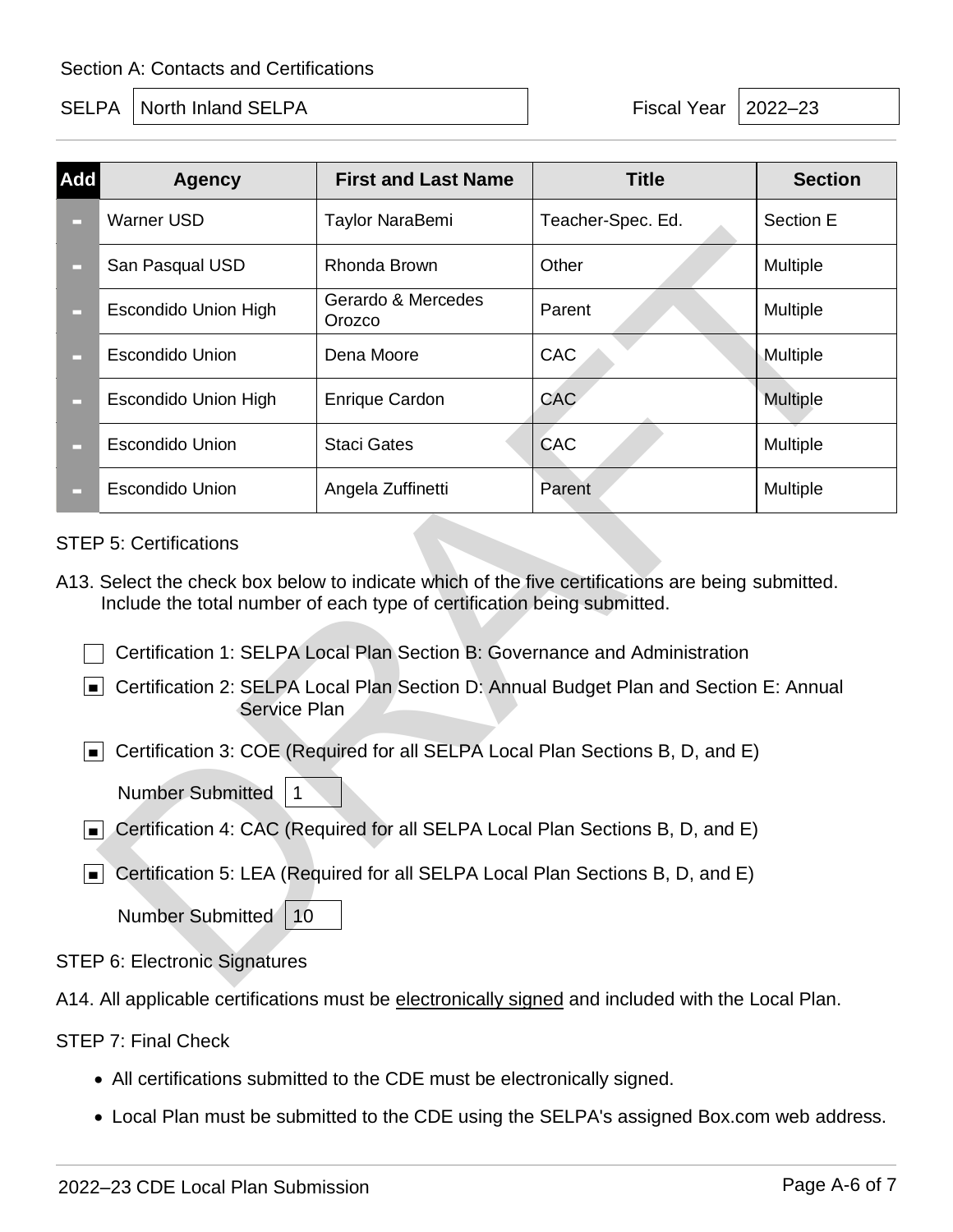SELPA North Inland SELPA **Fiscal Year 12022–23** 

- In order to facilitate the timely processing, approval, and distribution of SELPA funding, please submit the Local Plan in the original, CDE-approved format. All templates are coded for the CDE's record keeping purposes.
- Handwritten, scanned, or modified templates remove the coding from the fields and impede the CDE's processing of the Local Plan. In such cases, SELPAs may be required to resubmit handwritten, scanned, or modified Local Plans that are not saved in the original 2022–23 CDE Local Plan Submission template provided, resulting in a delay in approval and funding. Fandwritten, scanned, or modified templates remove the coding from the fields and impeddinant<br>written, scanned, or modified Local Plan, in such cases, SELPAs may be required to result<br>then scanned, or modified Local Plan s

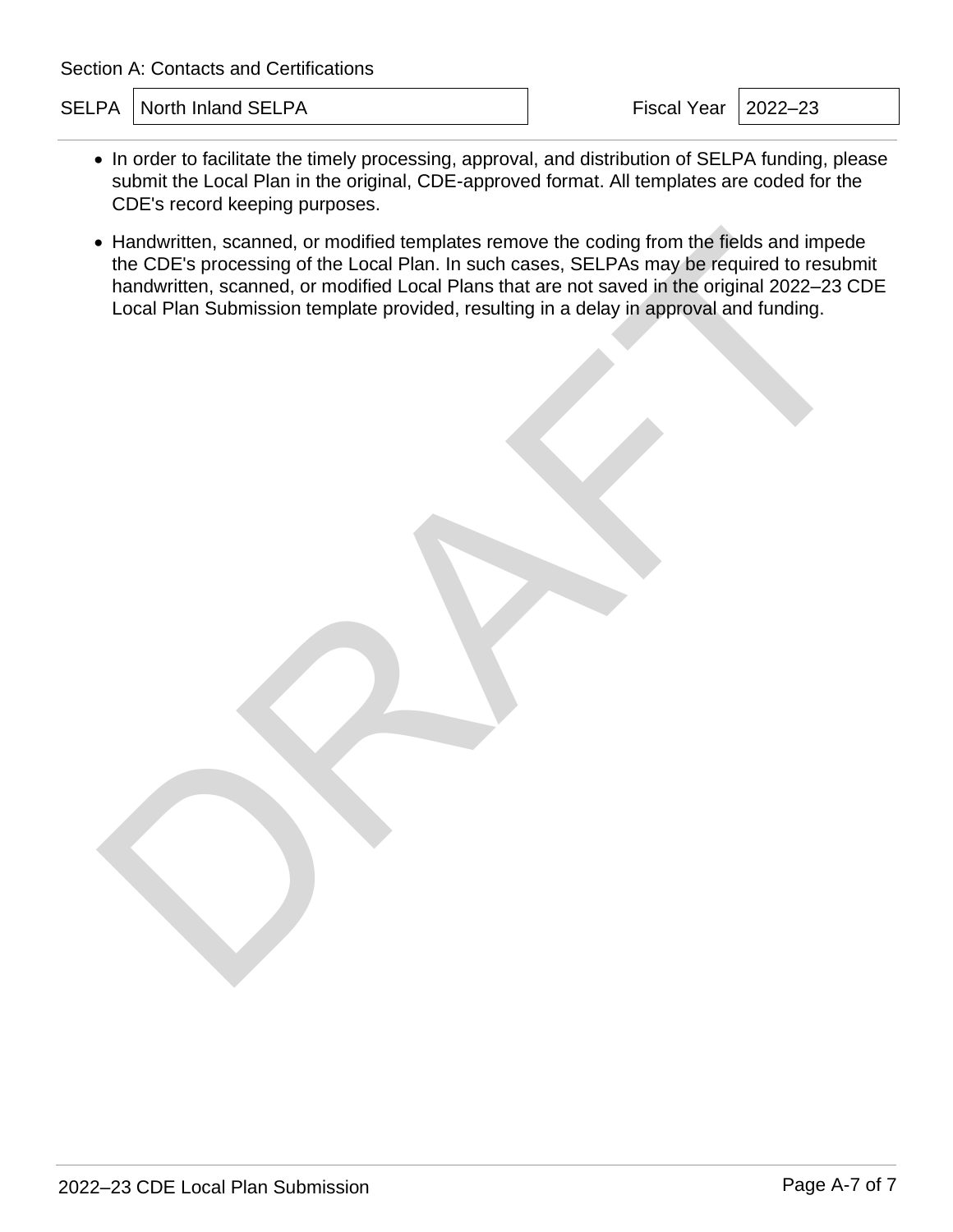SELPA North Inland SELPA Fiscal Year 12022–23

# **Certification 1 Local Plan Section B: Governance and Administration**

**IMPORTANT:** Certification 1 is required when the information being submitted to the CDE is related to Local Plan Section B: Governance and Administration.

I certify the attached Governance and Administration Local Plan section has been adopted by all LEA members listed in Attachment I and is the basis for the operation and administration of special education programs. I further assure the agency(ies) represented herein will meet all applicable requirements of state and federal laws, regulations, and state policies and procedures, including compliance with the Individuals with Disabilities Education Act (IDEA), Title 20 of *United States Code* (*USC*) 1400 et seq., implementing regulations under; the Federal Rehabilitation Act of 1973, 29 *USC,* Chapter 16 as applicable; the Federal Americans with Disabilities Act of 1990, 42 *USC,* 12101 et seq.; *Code of Federal Regulations,* Title 34, Parts 300 and 303; *EC* Part 30; and the *California Code of Regulations,* Title 5, Chapter 3, Division 1*.* **ORTANT:** Certification 1 is required when the information being submitted to the CDE is related Plan Section B: Governance and Administration.<br>
In members listed in Attachment I and is the basis for the operation and adm

C1-1. I certify the SELPA governance and administrative structure as a:

 $\Box$  Multiple LEA SELPA  $\Box$   $\Box$  COE Joined SELPA ■ Single LEA SELPA

C1-2. The SELPA collaborated with the CAC throughout the development, amendment, and review of all Local Plan sections included with this submission?

Yes  $\Box$  No (If the answer is "NO," please include comments.)

C1-3. The SELPA reviewed and considered comments provided by the CAC regarding this Local Plan submission.



 $\Box$  Yes  $\Box$  No (If the answer is "NO," please include comments.)

C1-4. Specific web address where the SELPA Local Plan, including all sections, is posted.

N/A

### **N/A N/A**

Administrative Entity\* The Contract of the Contract of the Contract of the Contract of the Date

**N/A N/A**

SELPA Governance Council or Responsible Individual Date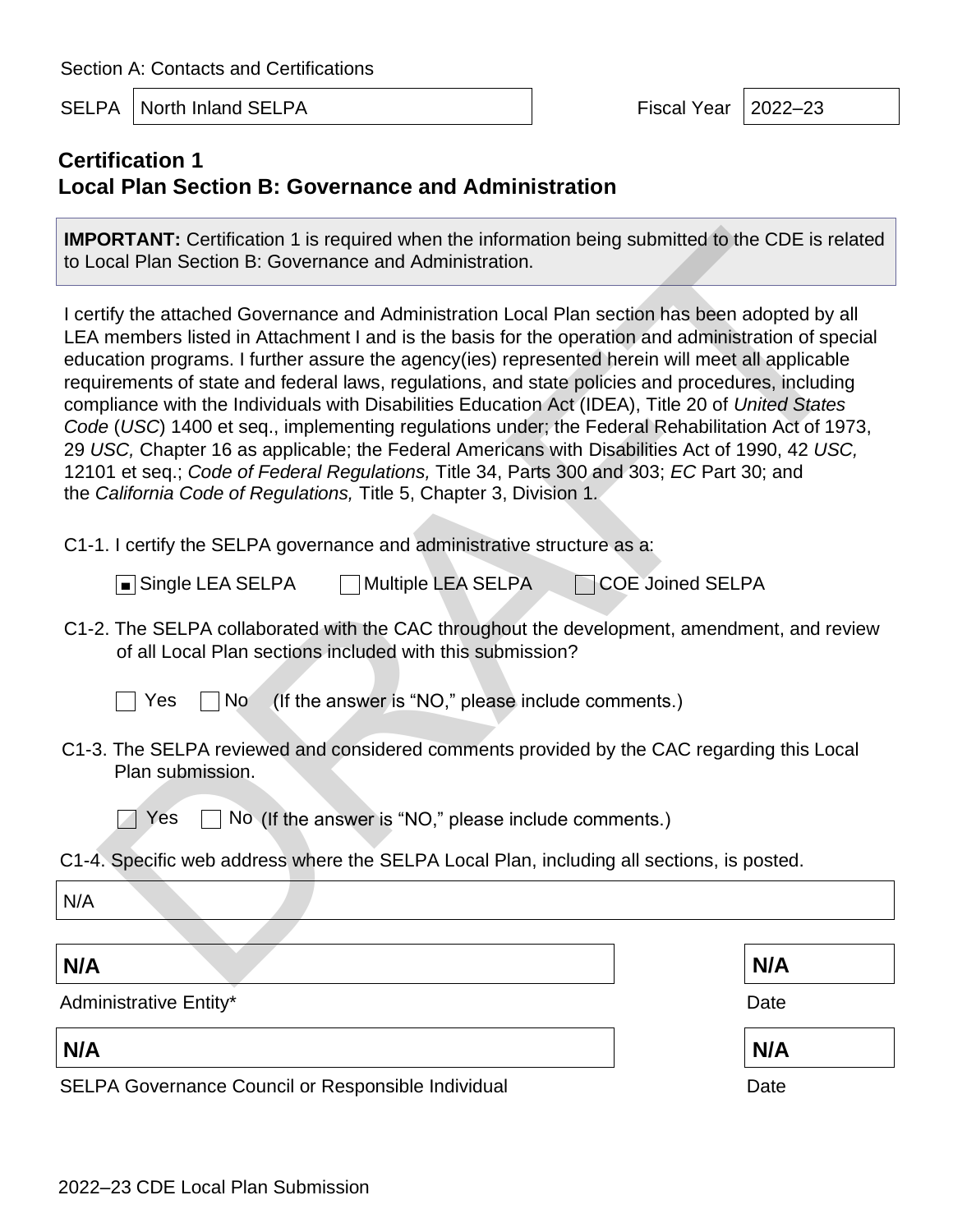|     | <b>SELPA</b>   North Inland SELPA | Fiscal Year $ 2022-23$ |      |  |
|-----|-----------------------------------|------------------------|------|--|
|     |                                   |                        |      |  |
| N/A |                                   |                        | N/A  |  |
|     | <b>SELPA Administrator</b>        |                        | Date |  |

\*If the Local Plan represents a single LEA SELPA, then the responsible individual identified in item A4 of Section A must sign here. If the Local Plan represents a multiple LEA SELPA, or a COE joined SELPA, then the administrative entity's designee identified in item A4 of Section A must electronically sign here.

e Local Plan represents a single LEA SELPA, then the responsible individual identified in iter<br>1 Section A must sign here. If the Local Plan represents a multiple LEA SELPA, or a COE join<br>PA, then the administrative entity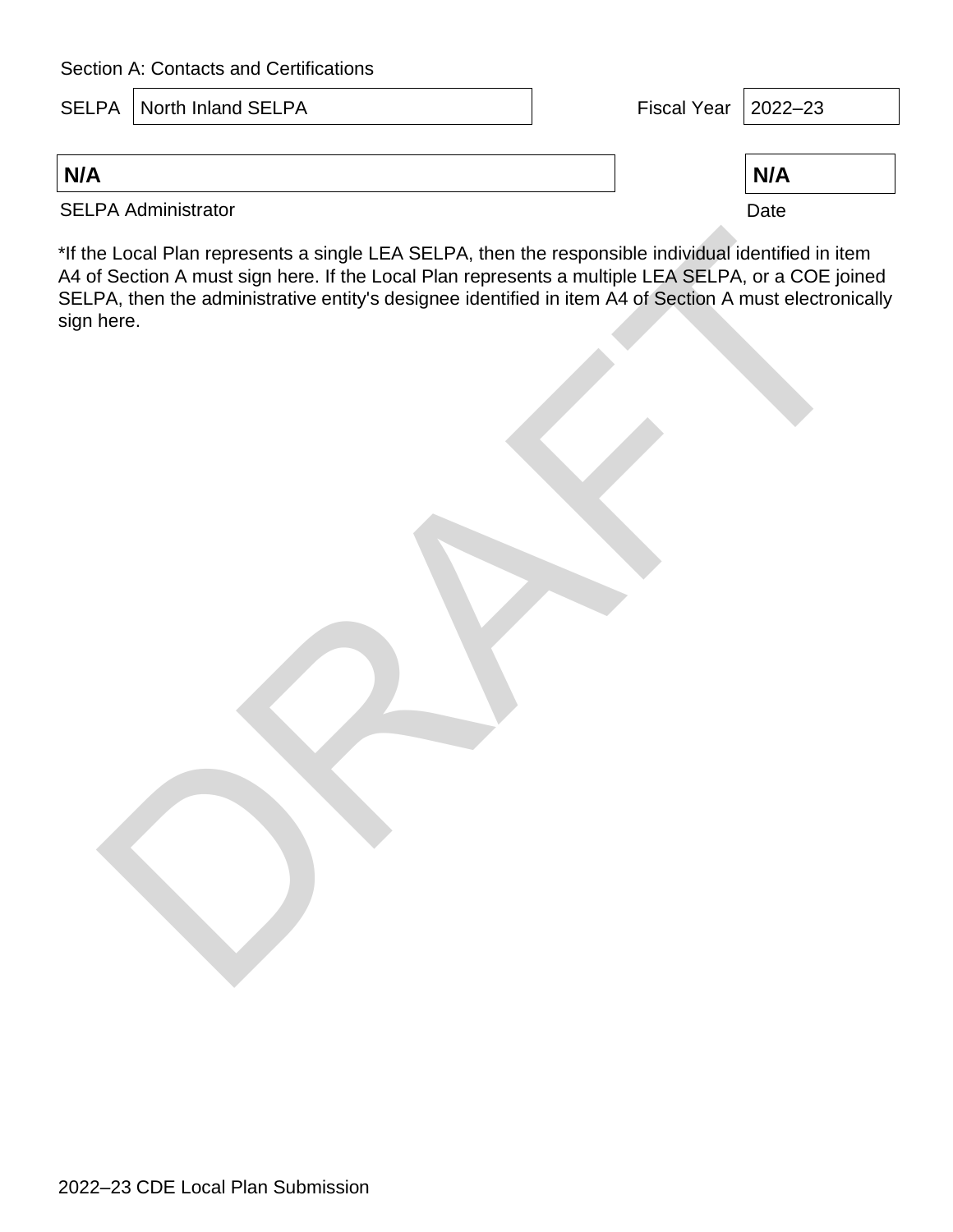SELPA North Inland SELPA Fiscal Year 2022–23

# **Certification 2 Local Plan Section D: Annual Budget Plan and Section E: Annual Service Plan**

**IMPORTANT:** Certification 2 is required when the information being submitted to the CDE is related to Local Plan Section D: Annual Budget Plan and/or Section E: Annual Service Plan.

I certify the attached Local Plan Section Section D: Annual Budget Plan and/or Section E: Annual Service Plan was/were adopted at a SELPA public hearing(s) and is/are the basis for the operation and administration of special education programs specified herein. I further assure the LEAs identified in Attachment I will meet all applicable requirements of state and federal laws, regulations, and state policies and procedures, including compliance with the *I*ndividuals with Disabilities Education Act (IDEA), Title 20 of *United States Code* (*USC*) 1400 et seq., implementing regulations under; the Federal Rehabilitation Act of 1973, 29 *USC,* Chapter 16 as applicable; the Federal Americans with Disabilities Act of 1990, 42 *USC,* 12101 et seq.; *Code of Federal Regulations,* Title 34, Parts 300 and 303; *EC* Part 30; and the *California Code of Regulations,* Title 5, Chapter 3, Division 1*.* **ORTANT:** Certification 2 is required when the information being submitted to the C[D](http://www.sdcoe.net/special-populations/selpas/north-inland-special-education-selpa)E is related Deal Plan Section D: Annual Budget Plan and/or Section E: Annual Service Plan.<br>Trifty the attached Local Plan Section Sectio

C2-1. I certify the SELPA governance and administrative structure as a:

Single LEA SELPA 
■ Multiple LEA SELPA 
■ Multiple LEA SELPA

C2-2. The SELPA collaborated with the CAC throughout the development, amendment, and review of all Local Plan sections included with this submission?

 $\Box$  No (If the answer is "NO," please include comments.) ■ Yes

- C2-3. The SELPA reviewed and considered comments provided by the CAC regarding this Local Plan submission.
	- $\Box$  No (If the answer is "NO," please include comments.) ■ Yes

C2-4. Specific web address where the SELPA Local Plan, including all sections, is posted.

https://www.sdcoe.net/special-populations/selpas/north-inland-special-education-selpa

Administrative Entity\* Date **Date** Date **Date** 

SELPA Governance Council or Responsible Individual Date Date